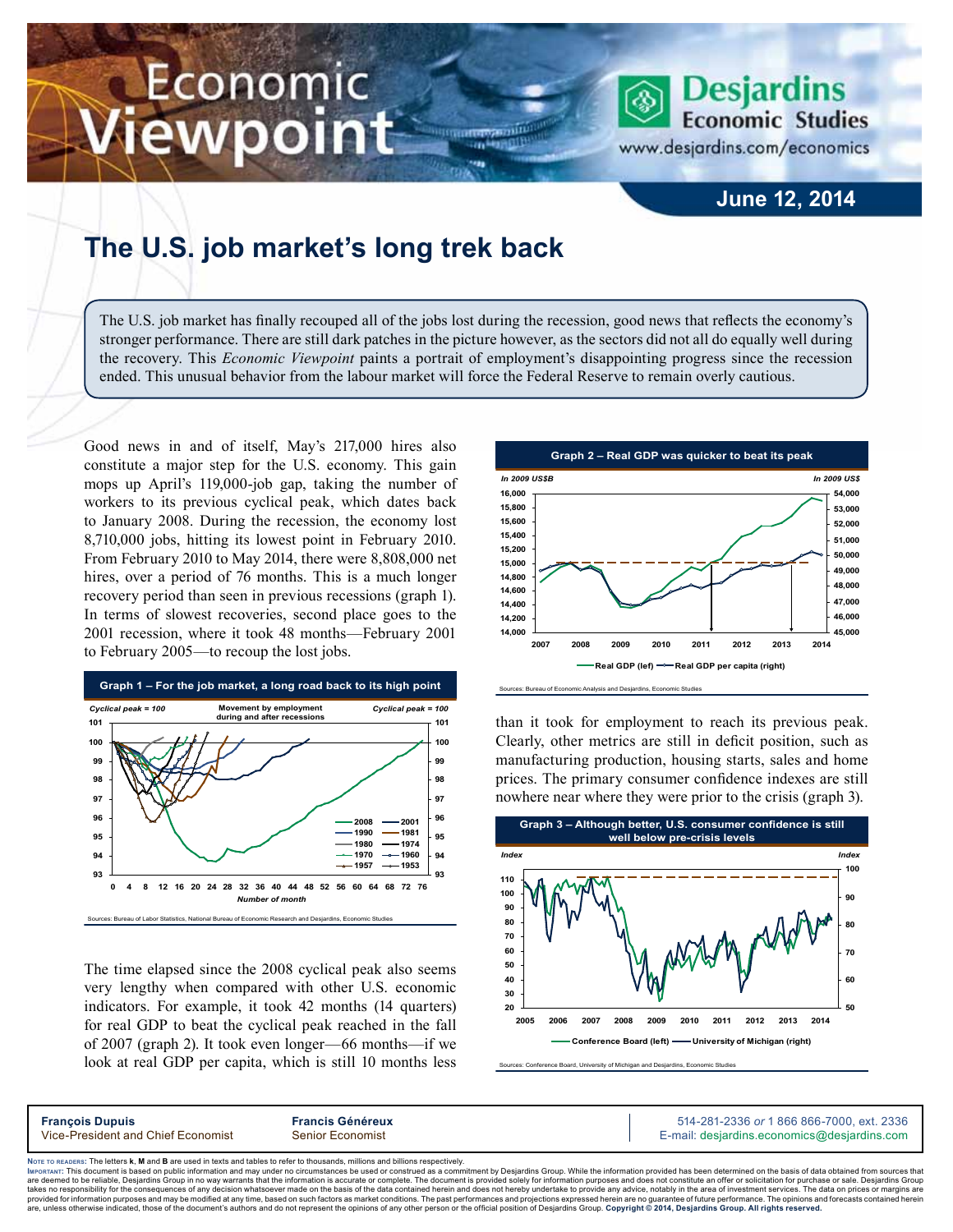

*Economic Viewpoint* June 12, 2014 www.desjardins.com/economics

In the United States, the job market's comeback was not identical in all sectors. The huge contrast between the private and public sectors is easy to spot (graph 4). The private sector had caught up last March. In May, the government sectors were still 519,000 jobs short of their January 2008 level. Austerity hit the public sector later, but an upswing is also late in coming.



Within the private sector itself, there are also winners and losers. Graph 5 depicts the performance of each of the major sectors since January 2008. Although the general economy has won back the ground lost, this victory is primarily owed to a few sectors, chiefly the education and health care sector, which created more than 2.5 million jobs since the start of 2008. In fact, the financial crisis left this sector relatively unscathed—employment there has only posted four onemonth contractions since 1998. Professional services and leisure and hospitality have seen sizable comebacks. Proportionally speaking, the natural resource sector has also recovered well: in May, employment was 21% higher than it was in January 2008.



.<br>The Sureau of Labor Statistics and Desjardins, Economic Studies

Sectors that were hardest hit by the financial crisis are, of course, among the sectors that are still struggling. Construction and manufacturing still have a long way to go to make up the many jobs lost during the recession (graph 6). For construction, the shortfall is still equivalent to a drop of 20% from January 2008 levels, reflecting the relative weakness of housing starts and most other housing market indicators. It is a pipe dream to think we can quickly return to those levels of activity that had been inflated by a huge bubble. However, we can expect to reach normal levels for construction and sales, which will bring back some of the jobs lost during the crisis. As for manufacturing, it had been going downhill for a long time. The slope steepened sharply with the recession, magnifying problems and triggering some painful but much needed housekeeping, as is very evident in the auto sector. The fact that industrial output is now just 2.2% below its December 2007 peak, with an  $11.8\%$  deficit in terms of the numbers of workers, speaks clearly to the productivity gains the sector has made.



The simple fact that employment has reached pre-recession levels is not enough. As with real GDP, the job market has some potential that is largely unmet (graph 7 on page 3). Where would the job market be now if the massive contraction that started in January 2008 had not occurred? Assuming monthly gains of 100,000 jobs (less than the average for the last 25 years, which is 117,000, including recessions), there would now be about 7,500,000 more jobs in the U.S. labour market (graph 8 on page 3). That's where the real shortfall lies. However, it would be wishful thinking to assume that these jobs can be won back fairly quickly. The weak labour force and population ageing will even make the last year's fairly fast gains (around